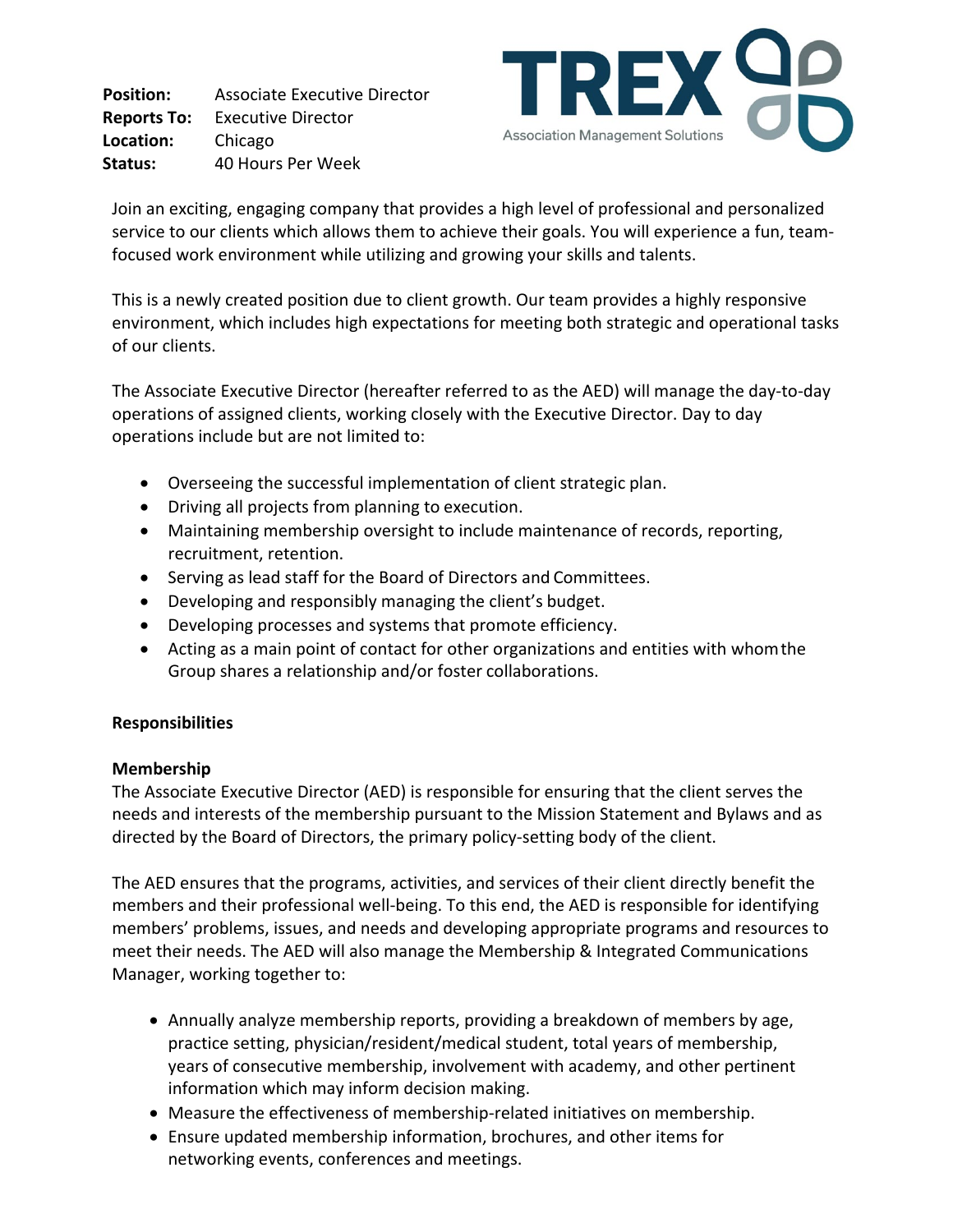- Communicate welcome to new members, coordinating content with membership chair and president as needed.
- Engage in activities to understand what draws members to the client and why they leave the organization.
- Maintain partner program benefits and database.
- Support Special Interest Groups, Committees, and taskforces with their communications and outreach with members.

# **Board of Directors/Executive Committee**

Under the supervision of the Executive Director the AED assists the Board in carrying out its business by being responsible for:

- Forecasting conditions, assessment of member needs, and allocation of resources.
- Articulating a shared vision of the client and its mission.
- Setting of annual and long-range strategic goals; developing activities and programs to achieve these goals; creating objectives by which progress toward the goals will be measured; and forecasting the necessary resources.
- Providing information and recommendations for deciding policy; maintaining records of policy decisions.
- Complying with all applicable laws and legal requirements.
- Managing the financial matters and risk management of the client.
- Ensuring the Board is kept informed of matters and developments that warrant their attention.
- Identifying issues and policies that warrant Board action and distilling the available information to recommended options.
- Ensuring that Board members have the assistance they need to fulfill their individual responsibilities under the Bylaws.
- Preparing agendas for Board meetings, recording the proceedings of meetings, coordinating follow-up on action items and motions decided during the meetings.
- Assisting the President in preparing reports to the Board of Directors.

# **Committees**

The work of the client is accomplished through volunteer leaders fulfilling a variety of standing committee roles supplemented by appointed work groups and task forces for time-limited projects. The AED is a non-voting member of all Committees and Task Forces and helps the Chairs and Committee Members fulfill their responsibilities by:

- Ensuring Chairs are kept informed of matters and developments that warrant their attention.
- Identifying issues and policies that warrant Committee action and distilling the available information to recommended options.
- Serving as the main point of contact for the Committees.
- Ensuring that the Chairs and Committee Members have the assistance they need to fulfill their individual responsibilities under the Bylaws.
- Preparing agendas for Committee meetings, recording the proceedings of Committee meetings, coordinating follow-up on action items and motions decided during the meetings.
- Assisting the Chair in preparing reports to the Board of Directors.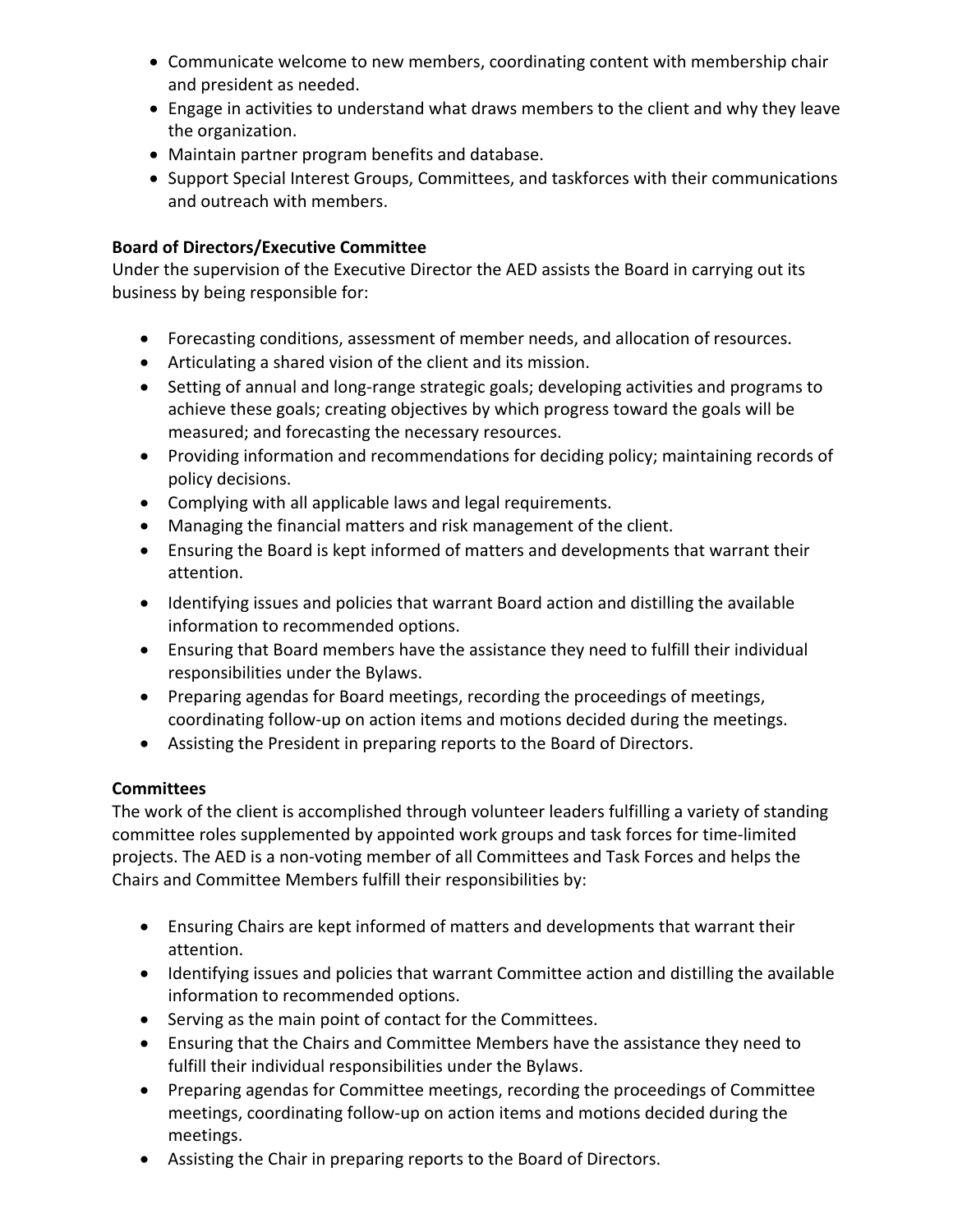### **Budget**

**Under the supervision of the Executive Director and the Finance Committee** the AED is responsible for:

- Developing the annual budget and presenting the budget to the Treasurer and/or Finance Committee.
- Analyzing monthly Balance Sheets and Income Statements and keeping the Board informed of their financial status and forecasting any variances from budget throughout the fiscal year.
- Overseeing the budget, to include payables and receivables (administratively handled by the Bookkeeper and CPA).

### **Annual Meetings**

The AED will directly manage the meeting planner for the client. Meeting planning responsibilities include:

- Planning educational content in conjunction with the Scientific Committee and/or Board of Directors.
- Coordinating speakers (disclosures, handouts, presentations, honoraria, etc.).
- Complying with CME accreditation guidelines.
- Developing and overseeing all promotional materials.
- Fostering vendor relations and executing contract negotiations to include hotel, decorator, DMC, etc.
- Overseeing the pre-registration and onsite registration process.
- Developing Sponsor relations; and
- Acting as a point of contact for vendors and supporters.

# **Other Organizations and Entities**

With the President and Executive Director, the AED is one of the client's chief points of contact to other organizations and entities that are involved in matters and policies that affect the client, its members, and the public. The AED is responsible for ensuring that relations with other organizations and entities are consistent with and advance the interests of the client, its members, and the public.

# **Desired Qualifications**

The ideal candidate will have:

- At least 2-3 years overall experience in the areas of operations, committees, Boards of Directors, meeting and event management, budgeting, and strategic planning. Work experience in within a nonprofit association or other nonprofit organization preferred.
- At least 2-3 years of organization leadership experience.
- At least 2-3 years of experience in a supervisory role.
- Personal Computer literacy skills (Microsoft Office: Word/Excel/PowerPoint/Outlook).
- Ability to communicate effectively through written and verbal communication.
- Ability to lead multiple projects, set priorities, schedule staff assignments and manage